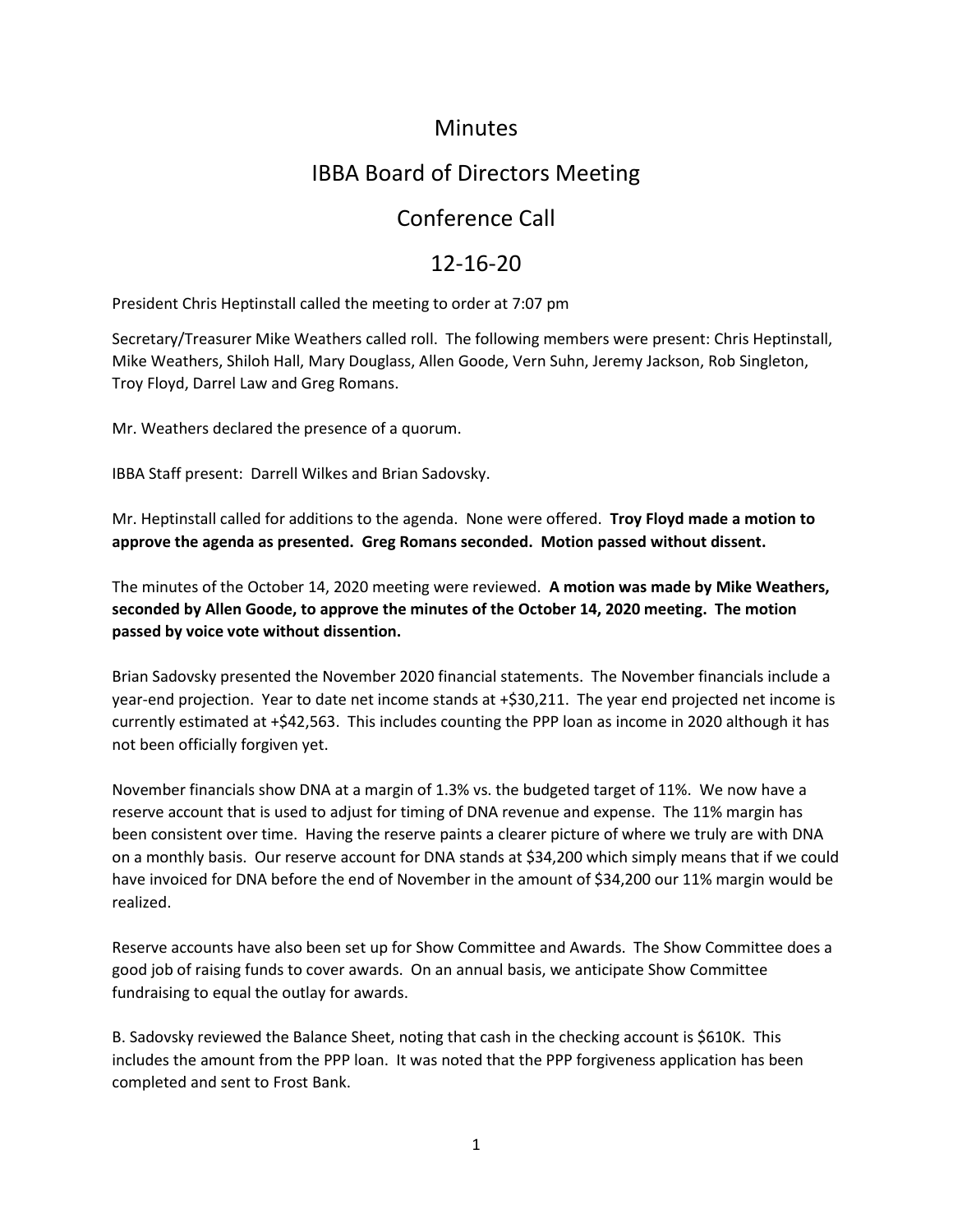Aged receivables over 120-days stand at \$38,770.

Mr. Weathers questioned whether the earlier upgrade for the 2021 budget in the THR headcount from 38,000-hd to 39,500-hd may have been premature and, therefore, we should adjust the budget back down on THR headcount.

Mr. Weathers suggested that we need a firm policy on writing off past due THR accounts and deactivating cows. More specifically, a firm date needs to be set for these measures. Deactivating cows is the key to this. After the deactivation date, re-activation fees need to be routinely assessed.

Mr. Weathers questioned if cows are being de-activated when accounts are locked. D. Wilkes explained that the new data structure in regstr specifically notes whether THR has been paid on individual cows. Cows that are marked as "unpaid" in the database cannot be used as dams to register calves.

Discussion ensued on whether or not the current \$10 reactivation fee on cows that have been deactivated (plus the make-back THR fee) is sufficient incentive to encourage members to simply pay the THR fee for the legitimate herd rather than letting their herd become inactive and then paying reactivation fees and THR only on the dams of cherry-picked calves that the breeder elects to register.

President Heptinstall suggested that the Finance Committee be challenged to work with staff to set policy on when to deactivate cows on past due accounts and to set firm policy on charging reactivation fees on cows that are brought back in by the member. Mr. Weathers committed to getting the Finance Committee together to develop a recommendation for the Board.

Sadovsky reviewed the BPI financials, noting that net income YTD is +\$11K with some prospect of hitting the year end budget of +\$18K net income.

#### **Mr. Weathers moved to accept the November financial statements as presented. Jeremy Jackson seconded the motion. Motion passed without dissent.**

D. Wilkes presented the 2021 budget, noting that the number of mature THR cows will be reduced to 38,000 cows per the earlier discussion.

### **Jeremy Jackson moved to accept the 2021 budget as presented with the exception of the number of mature THR cows, which will be reduced to 38,000. Mike Weathers seconded the motion. The motion passed without dissent.**

D. Wilkes presented parentage override cases. The first case scored -6 on the scorecard, which staff recommends be rejected. Eight animals with positive scores are recommended for approval. Two enrolled Brahman from Australia were also presented but had not been scored on the scorecard.

**Troy Floyd moved, seconded by Greg Romans, to accept staff recommendations on the animals that were scored. Specifically, to reject the parentage override on the animal that scored below zero and**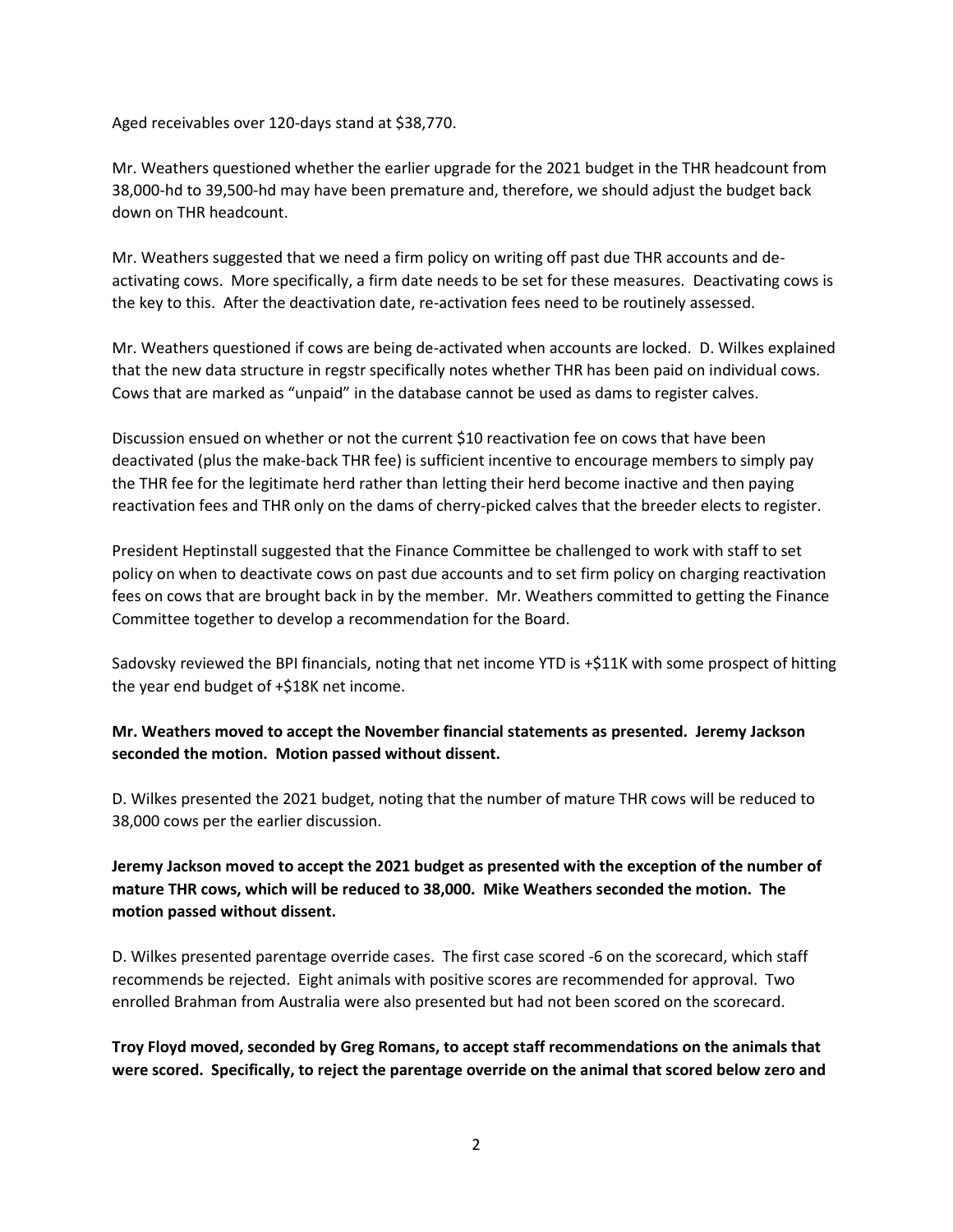**to grant parentage override on the animals that scored above zero. The motion passed without dissent.** 

#### **Allen Goode moved, seconded by Vern Suhn, to table the decision on the Australian Brahman until they are subjected to the scorecard. Motion was approved without dissent.**

D. Wilkes provided information from the Survey Monkey regarding member's intentions to attend the event in OKC. Wilkes reported that staff has developed a plan to "zoom" all meetings so that members can join the meetings remotely.

**Jeremy Jackson moved to go forward with the OKC meeting. Second by Troy Floyd. Discussion ensued. Shiloh Hall commented on recent rules and regulations in Oklahoma and opined that unless there is major change in the covid situation, it is unlikely that the state of Oklahoma will be locked down. Motion passed without dissent.** 

Mr. Goode provided a report from the Show Committee. Mr. Goode commented that the Cattlemen's Congress in OKC will be a major industry event. Over 9,300 hd of cattle are entered in the various shows. There are 2,600 exhibitors and 26 sales during the three weeks of the event.

For the Brangus show at Cattlemen's Congress, there are 162-hd entered in the open show, 75-hd in the junior show and 6 entries in the pen show.

Mr. Goode reported that the International Show in Waco is moving forward. The IBBA Show Committee is keen to participate and have tentatively scheduled show dates of March 26-27, 2021.

#### **Greg Romans moved, seconded by Mary Douglass, to designate the International Show in Waco in March as the IBBA National Show. Motion passed without dissent.**

Mr. Goode provided an update on the International Committee, noting that the primary activity is to bring the Mexico data into the database at Neogen.

Mr. Goode reported that \$20,000 has been allocated to IBBA's foreign marketing activity from USLGE. International events are being planned, including the beef event in Australia in May and the World Brangus Congress scheduled in October in Argentina.

Mr. Jackson reported on the progress of the ad hoc committee to update the IBBA policy book, indicating that the policies are being clarified and will be completed in the spring.

D. Wilkes reported on the work of the Officer Nominating Committee, which included Brandon Belt, Mike Vorel and Eddy Roberts. The Officer Nominating Committee will be nominating Allen Goode for President, Vern Suhn as First Vice President, Jeremy Jackson as Second Vice President and Mike Weathers as Secretary-Treasurer. The new Board of Directors, which will be seated on January 12, will vote on the officer nomination.